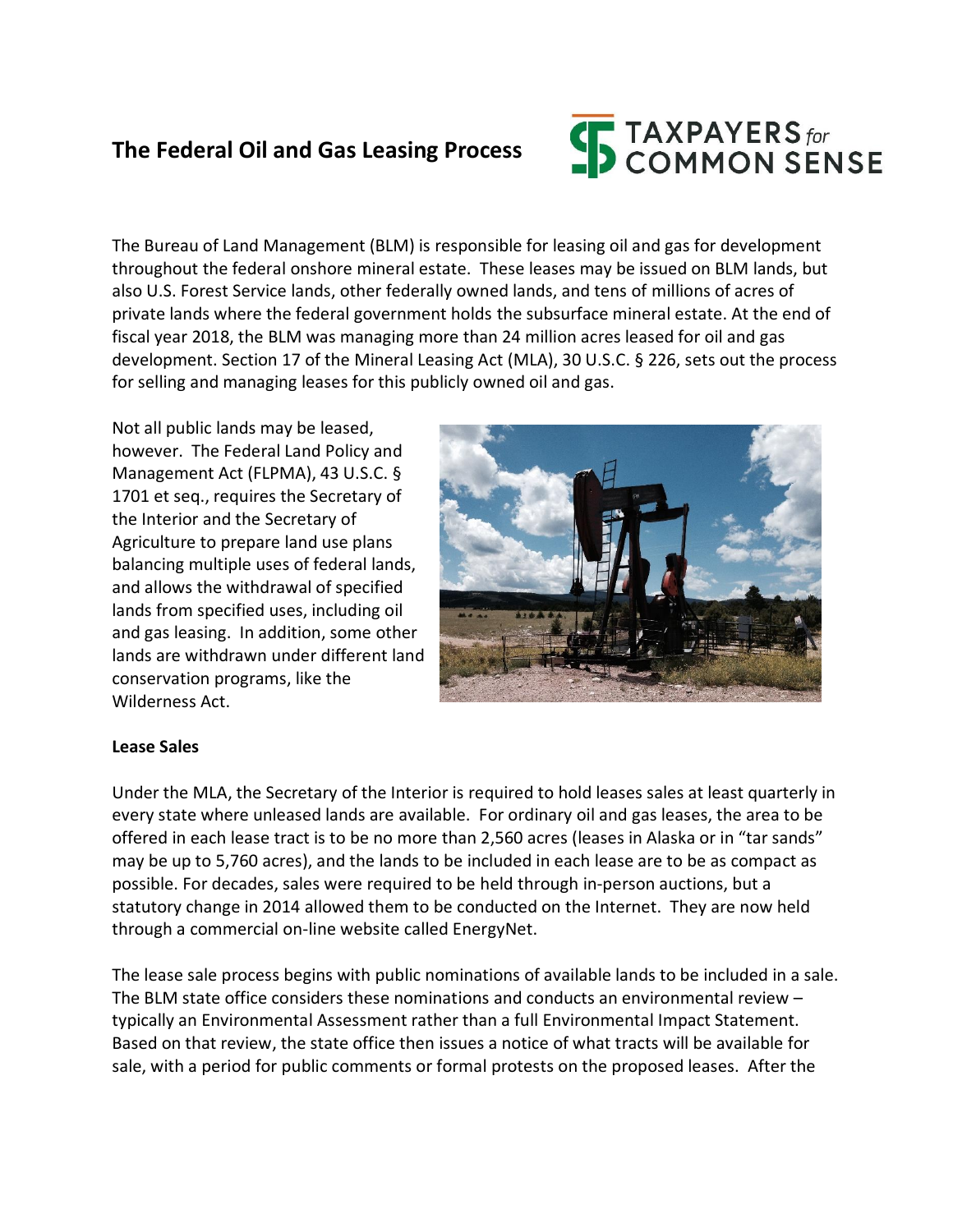comment period, the state office publishes the final list of tracts available for lease and opens the on-line bidding.

#### **Bid Process**

The MLA requires that leases go to the highest bidder who offers at least a "national minimum acceptable bid" per acre. Although BLM may set a higher minimum, the minimum bid has remained unchanged for decades at the statutory minimum of \$2 per acre. These "bonus bids" are an amount per acre that the potential lessee pays to receive the lease, in addition to other payments that will be required under the lease – annual per-acre rental charges and royalties on any oil or gas produced from the lease. Following the receipt of bonus bids, the state office goes through a bidder qualification review before awarding the lease to the highest qualified bidder.



#### **No Competition**

Though the conduct of public auctions promotes

market pricing for federal oil and gas leases, in fact many tracts are leased without competitive bidding. If any tracts offered do not receive a minimum bid, the MLA requires BLM to make them available to anyone who provides a minimum application fee. Each un-auctioned tract must remain available for this "lease by application" for two years before potentially returning to another future auction.

### **Lease Terms**

The leases issued by BLM have a "primary term" of ten years. This is the period of time during which the lessee may explore for oil and gas deposits and attempt to bring them into production. If the lessee has begun drilling by the end of the ten-year term, the lease term may be extended by two years. If the lessee has begun to produce oil or gas "in paying quantities" by the end of the primary or extended term, then the lease is extended so long as the lessee continues to produce oil or gas.

During the period of the lease, the lessee must pay either rental on the land, or royalties on the oil and gas produced. As with the minimum bonus bid, BLM has currently set the rates for rentals and royalties at the minimum allowed by the law. The rental rate is set at \$1.50 per acre per year for the first five years of the lease and \$2 per year thereafter; rentals cease when royalty payments begin to exceed their price. Royalties are set at 12.5 percent of the value of the oil and gas produced.

Actual drilling for oil and gas under a federal lease is also regulated by BLM. BLM must approve a plan of operations for any surface disturbing activities, and issue a permit to drill each well. The MLA also requires that BLM mandate a bond or other financial assurance before drilling